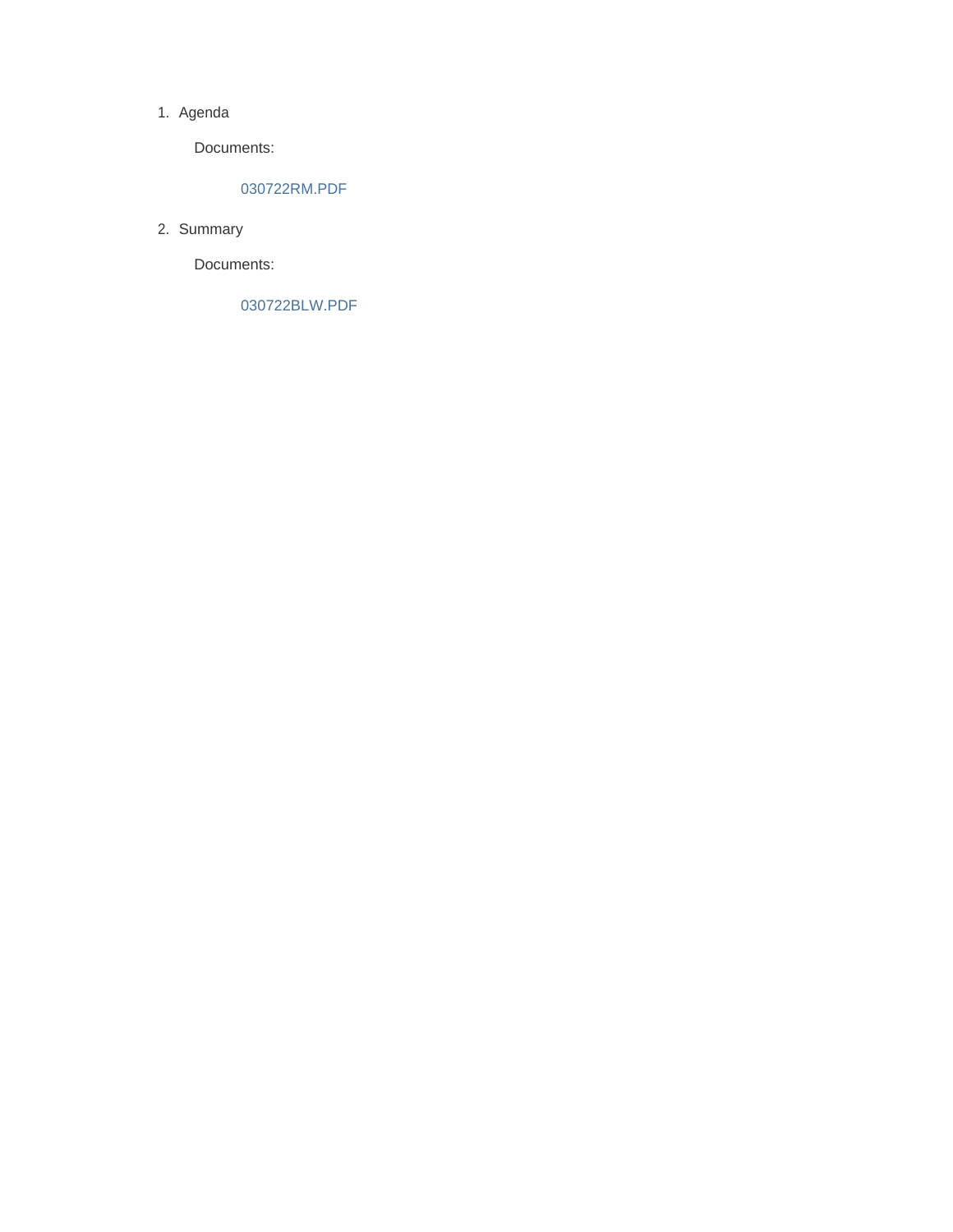

# **City of Marietta**

# **Meeting Agenda**

# **BOARD OF LIGHTS AND WATER**

*Steve "Thunder" Tumlin, Chairperson Alice Summerour, Vice Chair Bruce E. Coyle Terry G. Lee Brian Torras Mike Wilson Andy Morris*

| Monday, March 7, 2022 | 12:00 PM | <b>City Council Chambers</b> |
|-----------------------|----------|------------------------------|
|                       |          |                              |

# **CALL TO ORDER:**

## **INVOCATION: Mike Wilson**

### **PLEDGE OF ALLEGIANCE: Mike Wilson**

# **I. MINUTES:**

**Regular Meeting - February 7, 2022 20220115**

Review and approval of February 7, 2022 regular meeting minutes.

# **II. APPOINTMENTS/PRESENTATIONS:**

### **III. SCHEDULED APPEARANCES:**

# **IV. BLW OPERATING DEPARTMENTS:**

**Customer Care:** *No items for consideration*

**Electrical:** *No items for consideration*

**Marketing:** *No items for consideration*

#### **Information Technology (IT):** *No items for consideration*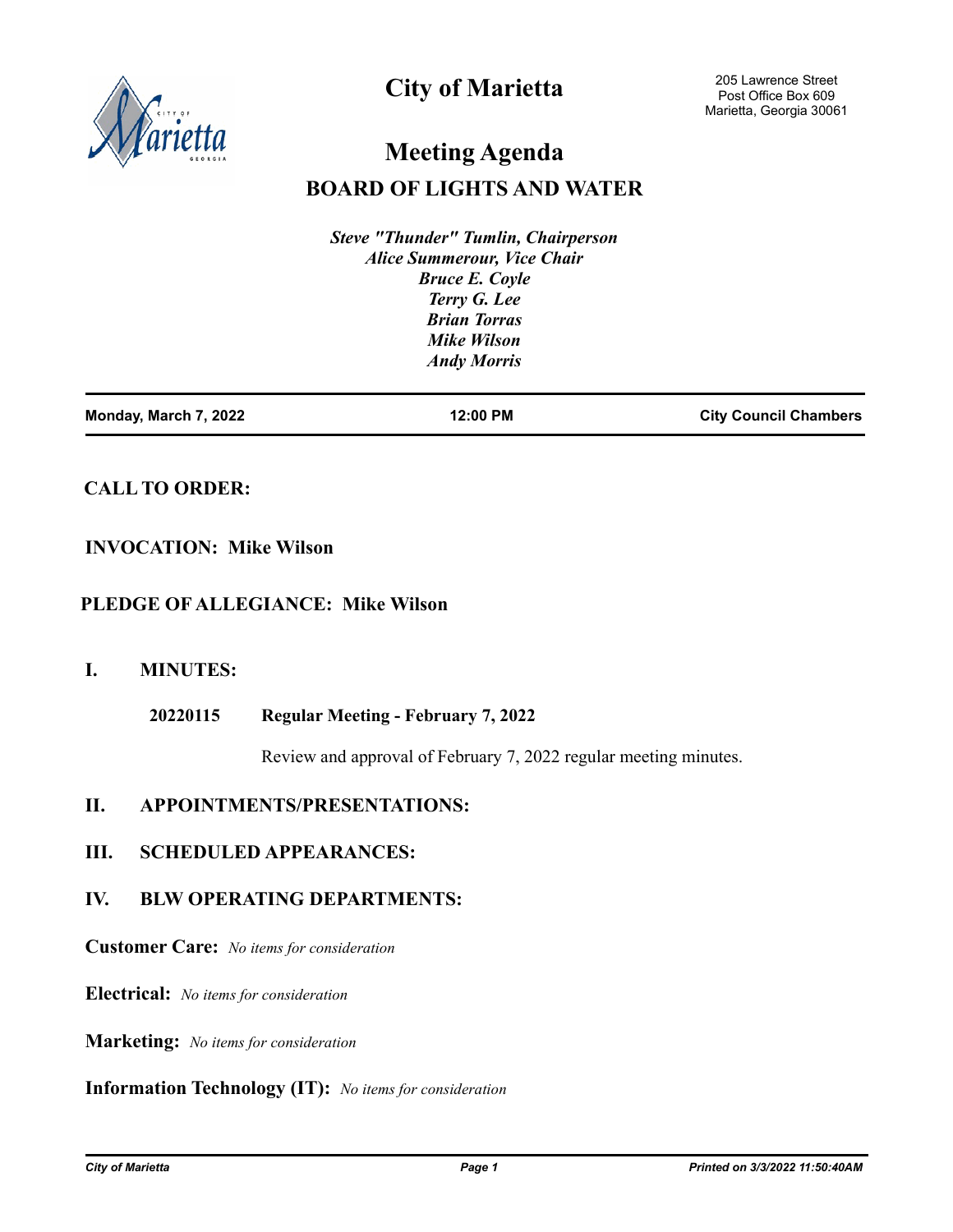### **Water & Sewer:**

#### **Cobb County-Marietta Water Authority 20220211**

Monthly Cobb County-Marietta Water Authority report.

## **V. CENTRALIZED SUPPORT:**

#### **Finance:**

#### **BLW Finance 20220240**

Review of BLW Finance reports for February 2022.

## **VI. COMMITTEE REPORTS:**

#### **Budget/ Rates Committee/ April 20220212**

Consideration for calling a BLW Budget/ Rates Committee meeting sometime prior to the April 11, 2022 regular Board meeting to review a draft of the planned FY23 BLW Budget.

### **VII. CHAIRPERSON'S REPORT:**

#### **MEAG Business Report 20220213**

Report on Municipal Electric Authority of Georgia (MEAG) business during the month of February 2022.

## **VIII. GENERAL MANAGER'S REPORT:**

#### **BLW Board Strategic Business Plan 2021/ Objective 4A 20211153**

Last month the BLW Board approved the written policies governing its financial management relative to the 2022 Board Strategic Business Plan. These policies cover such areas as: Revenue requirements, Reserves, Debt, Rates, and charges for services.

This board action was not ratified by City Council, and the recommendation was to send this item back to the Board for reconsideration and modification.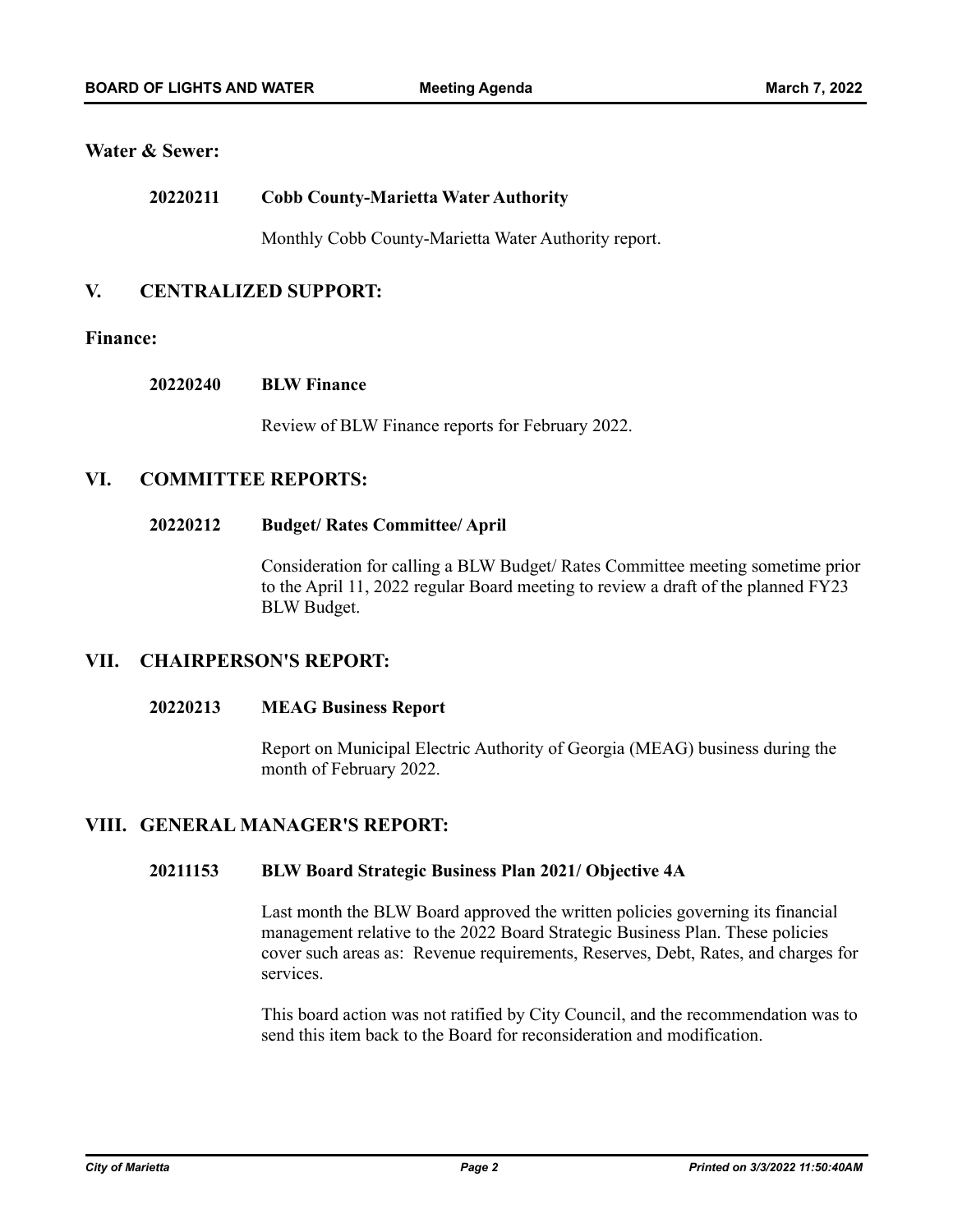#### **Utility Pole Relocation 20220247**

Utility pole relocation discussion.

## **IX. OTHER BUSINESS:**

## **X. UNSCHEDULED APPEARANCES:**

# **XI EXECUTIVE SESSION (at the Board's discretion):**

#### **Executive Session 20220215**

Executive Session to discuss personnel, legal, and/ or real estate matters.

### **ADJOURNMENT:**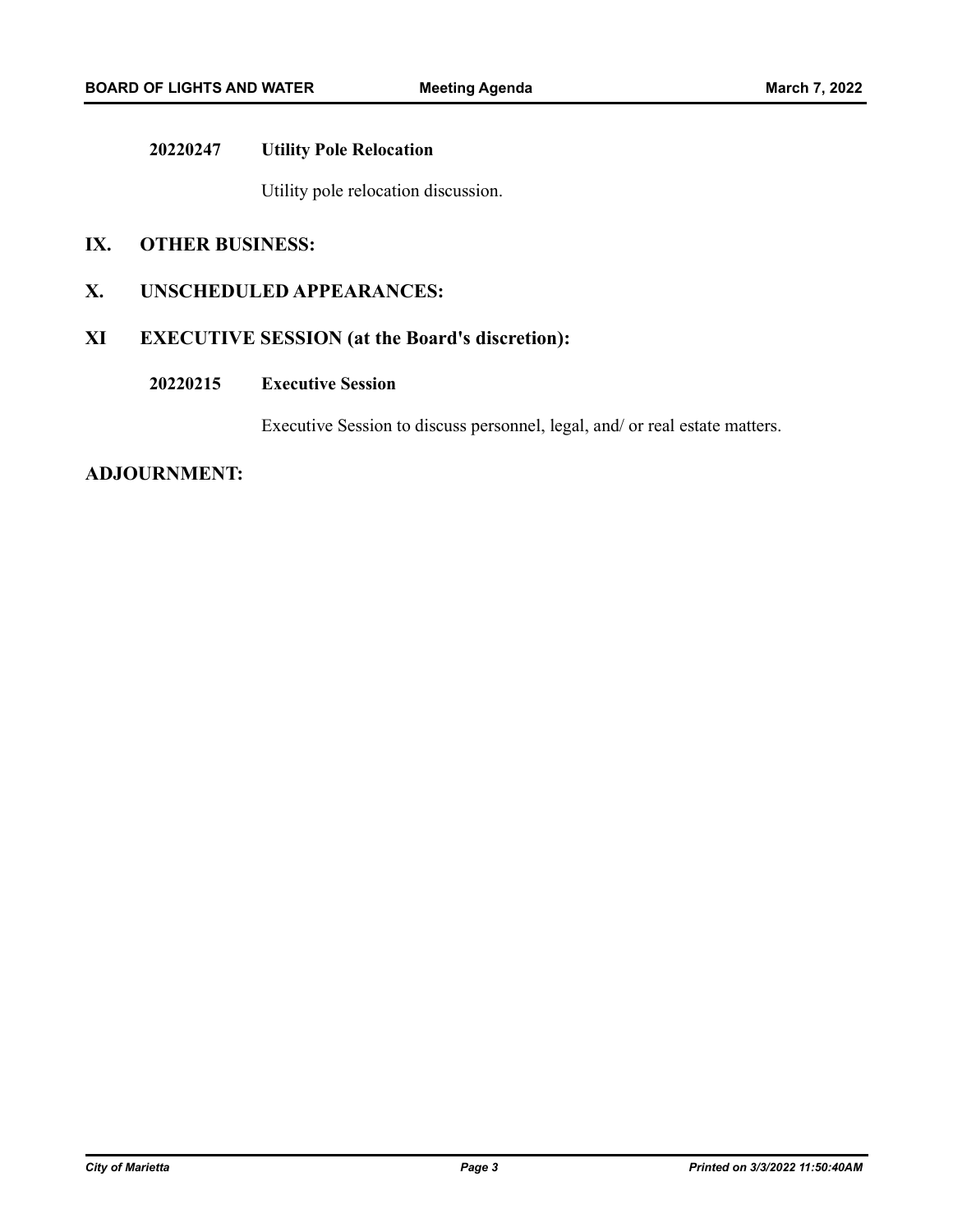

# **City of Marietta**

# **Meeting Summary BOARD OF LIGHTS AND WATER**

*Steve "Thunder" Tumlin, Chairperson Alice Summerour, Vice Chair Bruce E. Coyle Terry G. Lee Brian Torras Mike Wilson Andy Morris*

| Monday, March 7, 2022 | 12:00 PM                                                                                                                                                                          | <b>City Council Chambers</b> |
|-----------------------|-----------------------------------------------------------------------------------------------------------------------------------------------------------------------------------|------------------------------|
| 20220115              | <b>Regular Meeting - February 7, 2022</b>                                                                                                                                         |                              |
|                       | Review and approval of February 7, 2022 regular meeting minutes.<br><b>Approved and Finalized</b>                                                                                 |                              |
| 20220211              | <b>Cobb County-Marietta Water Authority</b>                                                                                                                                       |                              |
|                       | Monthly Cobb County-Marietta Water Authority report.<br><b>Reported</b>                                                                                                           |                              |
| 20220240              | <b>BLW Finance</b>                                                                                                                                                                |                              |
|                       | Review of BLW Finance reports for February 2022.<br><b>Reported</b>                                                                                                               |                              |
| 20220212              | <b>Budget/ Rates Committee/ April</b>                                                                                                                                             |                              |
|                       | Consideration for calling a BLW Budget/Rates Committee meeting sometime<br>prior to the April 11, 2022 regular Board meeting to review a draft of the planned<br>FY23 BLW Budget. |                              |
|                       | Committee Chair Lee called a Budget/Rates Committee meeting for April 11,<br>2022 at 11 am.                                                                                       |                              |
|                       | <b>Discussed</b>                                                                                                                                                                  |                              |
| 20220213              | <b>MEAG Business Report</b>                                                                                                                                                       |                              |
|                       | Report on Municipal Electric Authority of Georgia (MEAG) business during the<br>month of February 2022.                                                                           |                              |
|                       | Reported                                                                                                                                                                          |                              |